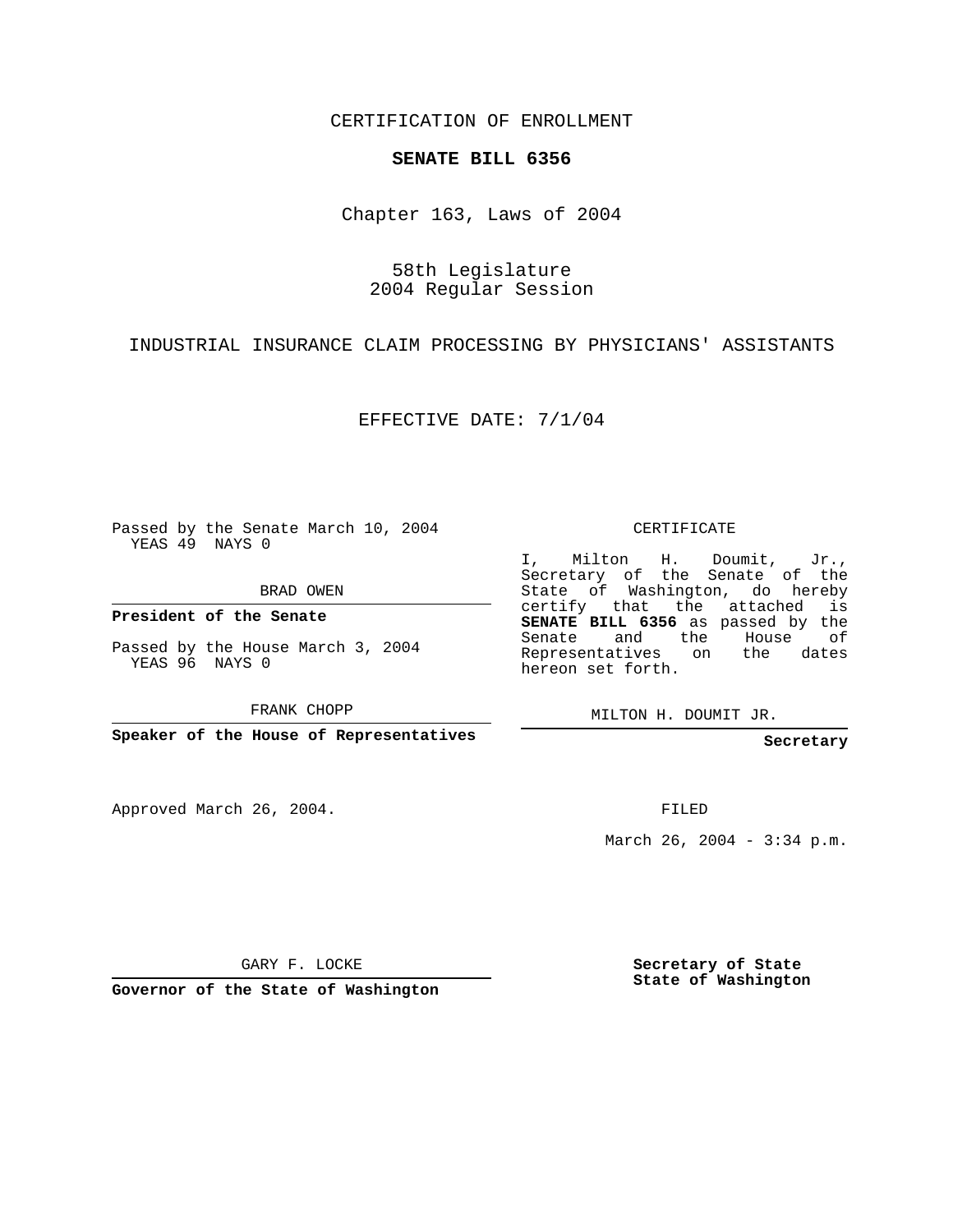## **SENATE BILL 6356** \_\_\_\_\_\_\_\_\_\_\_\_\_\_\_\_\_\_\_\_\_\_\_\_\_\_\_\_\_\_\_\_\_\_\_\_\_\_\_\_\_\_\_\_\_

\_\_\_\_\_\_\_\_\_\_\_\_\_\_\_\_\_\_\_\_\_\_\_\_\_\_\_\_\_\_\_\_\_\_\_\_\_\_\_\_\_\_\_\_\_

## AS AMENDED BY THE HOUSE

Passed Legislature - 2004 Regular Session

## **State of Washington 58th Legislature 2004 Regular Session**

**By** Senators Honeyford and Rasmussen

Read first time 01/19/2004. Referred to Committee on Health & Long-Term Care.

 AN ACT Relating to physician assistants executing a certain certificate for labor and industries; adding a new section to chapter 51.28 RCW; creating a new section; providing an effective date; and providing an expiration date.

BE IT ENACTED BY THE LEGISLATURE OF THE STATE OF WASHINGTON:

 NEW SECTION. **Sec. 1.** A new section is added to chapter 51.28 RCW to read as follows:

 Physician assistants practicing with physician supervision as required by chapters 18.57A and 18.71A RCW may assist workers who suffer simple industrial injuries in making application for compensation under this title as specified in RCW 51.28.020. Physician assistants may not rate a worker's permanent partial disability under RCW 51.32.055, or determine a worker's entitlement to benefits under chapter 51.32 RCW. The department shall adopt rules necessary to implement this section, including rules identifying simple industrial injuries using diagnosis codes and other relevant criteria.

 NEW SECTION. **Sec. 2.** By December 1, 2006, the department of labor and industries shall report to the senate committee on commerce and